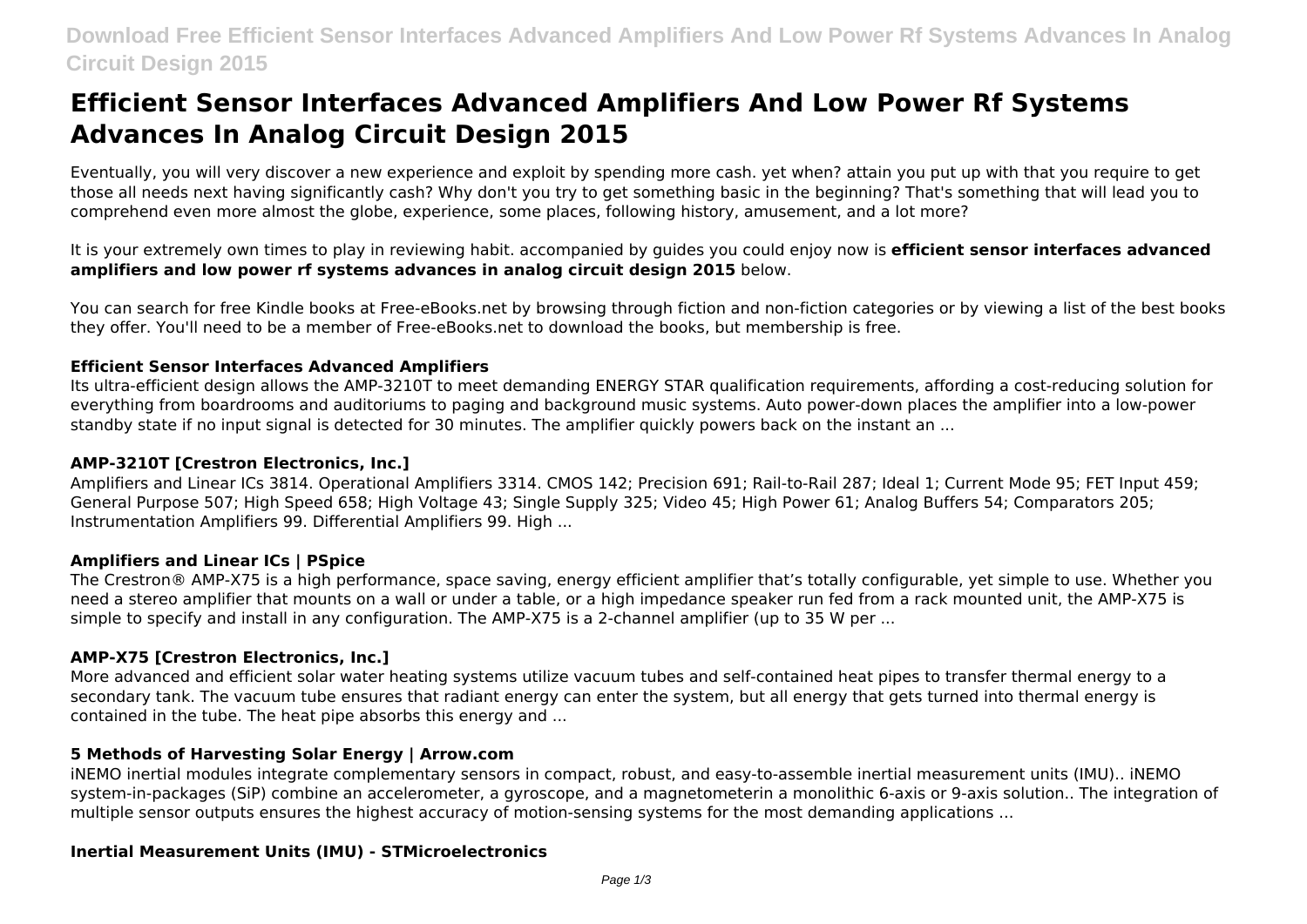# **Download Free Efficient Sensor Interfaces Advanced Amplifiers And Low Power Rf Systems Advances In Analog Circuit Design 2015**

A brain–computer interface (BCI), sometimes called a brain–machine interface (BMI), is a direct communication pathway between the brain's electrical activity and an external device, most commonly a computer or robotic limb. BCIs are often directed at researching, mapping, assisting, augmenting, or repairing human cognitive or sensory-motor functions.

# **Brain–computer interface - Wikipedia**

STMicroelectronics (NYSE: STM), a global semiconductor leader serving customers across the spectrum of electronics applications, has revealed details of its collaboration with Microsoft, an ST Authorized partner, to strengthen the security of emerging Internet-of-Things (IoT) applications. ST is integrating its ultra-low-power STM32U5 microcontrollers (MCUs) with Microsoft Azure RTOS & IoT ...

#### **STMicroelectronics collaborates with Microsoft to streamline ...**

Delivering the Promise of a Secure, Connected and Intelligent IoT. The flexible Renesas Advanced (RA) 32-bit microcontrollers (MCUs) are industryleading 32-bit MCUs with the Arm ® Cortex ®-M33, -M23 and -M4 processor cores and PSA certification.RA delivers key advantages compared to competitive Arm Cortex-M MCUs by providing stronger embedded security, superior CoreMark ® performance and ...

# **RA Arm® Cortex®-M MCUs | Renesas**

With 15 programmable controls, LIGHTSPEED wireless technology, hyper-fast scroll wheel, and the revolutionary HERO 25K sensor, G604 offers both versatility and high-performance with endless possibilities to play with mastery. Dual connectivity lets you toggle between Bluetooth and ultra-fast 1 ms LIGHTSPEED advanced wireless technology—even on separate machines. Extremely accurate tracking ...

#### **Logitech - G604 LIGHTSPEED Wireless Optical Gaming Mouse with 25000 DPI ...**

Take out the guesswork with built-in intelligence in the wash cycle and Sensor Dry that automatically adjust settings for advanced fabric care. Reduce allergens, such as dust, pollen and pet dander, in everything from bedding to baby clothes with the steam-powered Allergiene cycle. Even start laundry on the go with built-in wi-fi and the ThinQ app. All wrapped in a stylish new design that ...

# **LG 2.4 Cu. Ft. High-Efficiency Smart Front Load Washer and Electric ...**

The sensor channel consists of carbon nanotube (CNT) network–based photo-thermoelectric (PTE) thin films and is well capable of uncooled broadband THz-IR detection. The device integrates CNT film channels with multilayer-laminated stretchable electrodes and substrates. A rigid-soft pattern on the device prevents the channel from strain-induced distortion and ensures durability and optical ...

# **Stretchable broadband photo-sensor sheets for nonsampling ... - Science**

Home > Analog CMOS Design > MOSFET Amplifiers > Common Gate Amplifier. Prev. Next Common Gate Amplifier : In common source amplifier and source follower circuits, the input signal is applied to the gate of a MOSFET. It is also possible to apply the input signal to the source terminal by keeping common gate terminal. This type of amplifier is called as common gate amplifier. Figure below shows ...

# **Common-Gate-Amplifier | Analog-CMOS-Design - Electronics Tutorial**

Our large portfolio of Arm®-based application processors offers a broad range of efficient edge-computing performance for automotive, industrial and IoT devices. We use a system-on-chip (SoC) architecture that delivers performance without sacrificing critical system resources, such as power, size, weight and cost. Our development platforms, which have hardware, open-source software, and tools ...

# **Arm-based processors | TI.com**